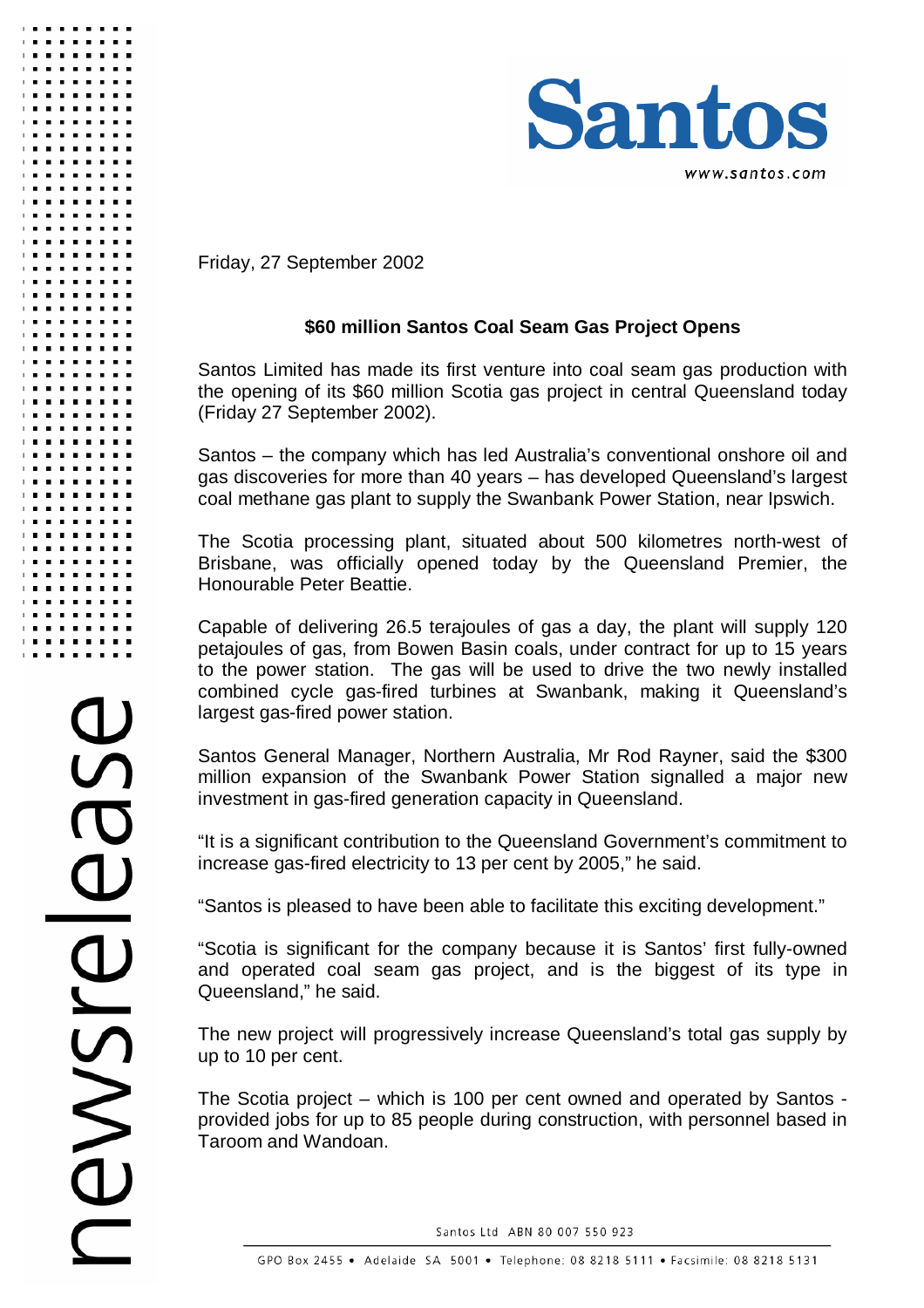#### **Santos in Queensland**

Mr Rayner said the Scotia project reflected Santos' long-term commitment to Queensland, with investment of more than \$1.7 billion in the State over the past 40 years.

"Santos is spending record amounts on gas exploration and development in Queensland," Mr Rayner said.

 "This significant ongoing level of investment has boosted employment and helped provide economic growth and development in Queensland."

Mr Rayner said that in the past five years, Santos had been instrumental in increasing Queensland gas supplies by more than 60 per cent.

"Over the past three years, Santos and its co-venturers have successfully discovered and commercialised some 260 petajoules of gas reserves in the State," Mr Rayner said.

"In addition, Santos continues an active exploration program to find new reserves in Queensland," he said.

(Map attached)

### **FOR INTERVIEWS AND FURTHER INFORMATION PLEASE CONTACT:**

Graeme Bethune General Manager – Business Development Santos Limited (w) (08) 8218 5157 (m) 0419 828 617